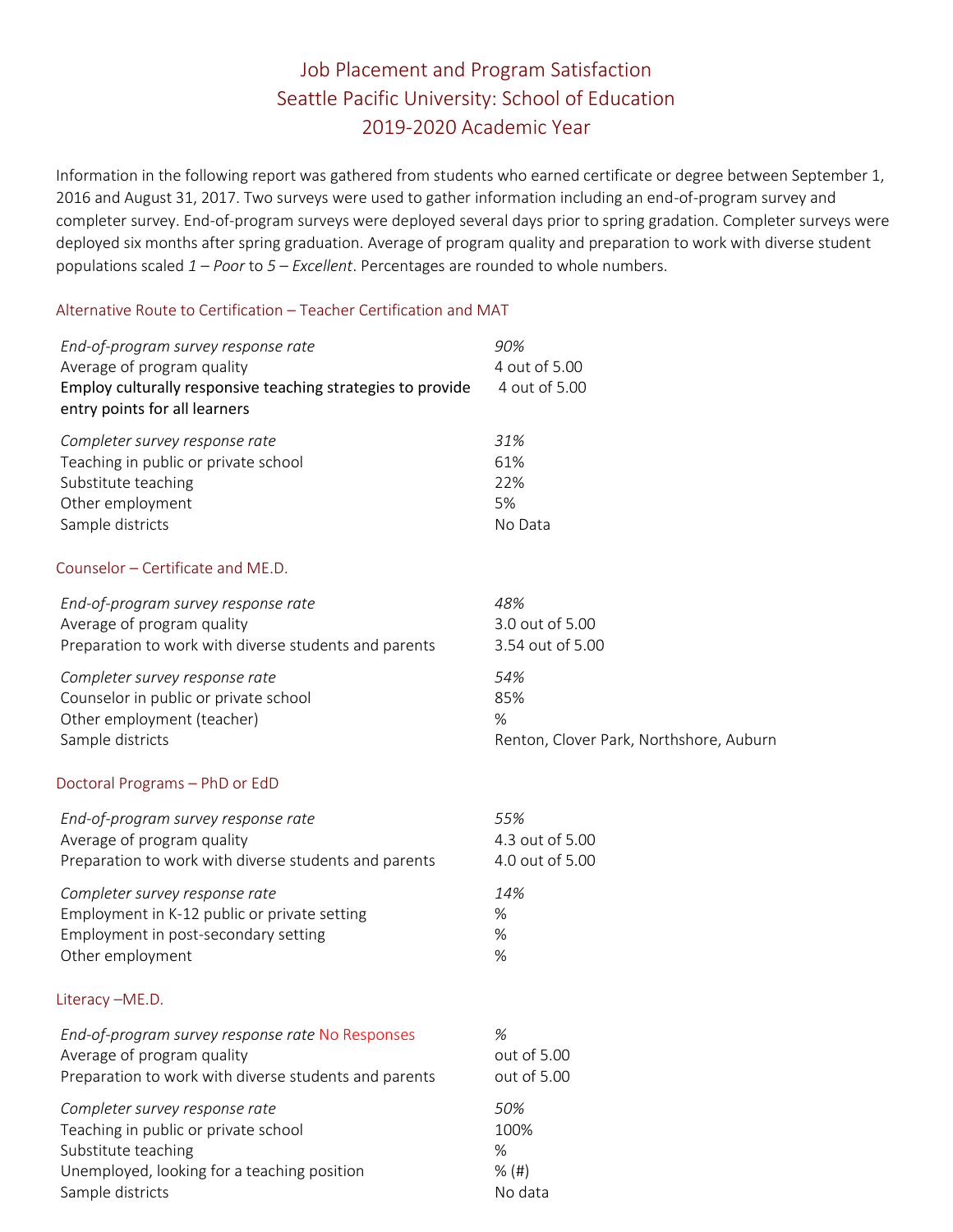## Master of Arts in Teaching – Teacher Certification and MAT

| End-of-program survey response rate                         | 90%              |
|-------------------------------------------------------------|------------------|
| Average of program quality                                  | 3.65 out of 5.00 |
| Employ culturally responsive teaching strategies to provide | 3.67 out of 5.00 |
| entry points for all learners                               |                  |
| Completer survey response rate                              | 26%              |
| Teaching in public or private school                        | 78%              |
| Substitute teaching                                         | $\%$             |
| Other employment                                            | 22%              |
| Sample districts                                            | No Data          |

## Master in Teaching Math and Science – Teacher Certification and MTMS

| End-of-program survey response rate<br>Average of program quality<br>Employ culturally responsive teaching strategies to provide<br>entry points for all learners | 93%<br>3.25 (in person), 3.33 (online) out of 4.00<br>out of 5.00 |
|-------------------------------------------------------------------------------------------------------------------------------------------------------------------|-------------------------------------------------------------------|
| Completer survey response rate                                                                                                                                    | 27%                                                               |
| Teaching in public or private school                                                                                                                              | 75%                                                               |
| Substitute teaching                                                                                                                                               | $\%$                                                              |
| Other employment                                                                                                                                                  | %                                                                 |
| Sample districts                                                                                                                                                  | No data                                                           |
| Principal or Program Administrator- Certificate and ME.D.                                                                                                         |                                                                   |
| End-of-program survey response rate                                                                                                                               | 33%                                                               |
| Preparation as a result of coursework                                                                                                                             | 4.0 out of 5.00                                                   |
| Preparation as a result of internship experiences                                                                                                                 | 4.2 out of 5.00                                                   |
| Completer survey response rate                                                                                                                                    | 33%                                                               |
| Administrator in public or private school                                                                                                                         | 12.5%                                                             |
| Teacher                                                                                                                                                           | 62.5%                                                             |
| TOSA, school psychologist                                                                                                                                         | $\%$                                                              |
| Sample districts                                                                                                                                                  | No data                                                           |
| School Executive Leadership - Certificate                                                                                                                         |                                                                   |
| End-of-program survey response rate                                                                                                                               | 80%                                                               |
| Courses and course sequence                                                                                                                                       | 5.0 out of 5.00                                                   |
| Field Experience/Internship                                                                                                                                       | 5.0 out of 5.00                                                   |
| Completer survey response rate                                                                                                                                    | 29%                                                               |
| Central office administrator in public school                                                                                                                     | 100%                                                              |
| Principal                                                                                                                                                         | %                                                                 |
| Other employment                                                                                                                                                  | %                                                                 |
| Sample districts                                                                                                                                                  | No data                                                           |
| Teacher Leadership - ME.D.                                                                                                                                        |                                                                   |
| End-of-program survey response rate                                                                                                                               | 45%                                                               |
| Average of program quality                                                                                                                                        | 4.0 out of 4.00                                                   |
| Facilitate understanding of culture and diversity                                                                                                                 | 4.0 out of 4.00                                                   |
| Completer survey response rate                                                                                                                                    | 67%                                                               |
| Teaching in public or private school                                                                                                                              | 100%                                                              |